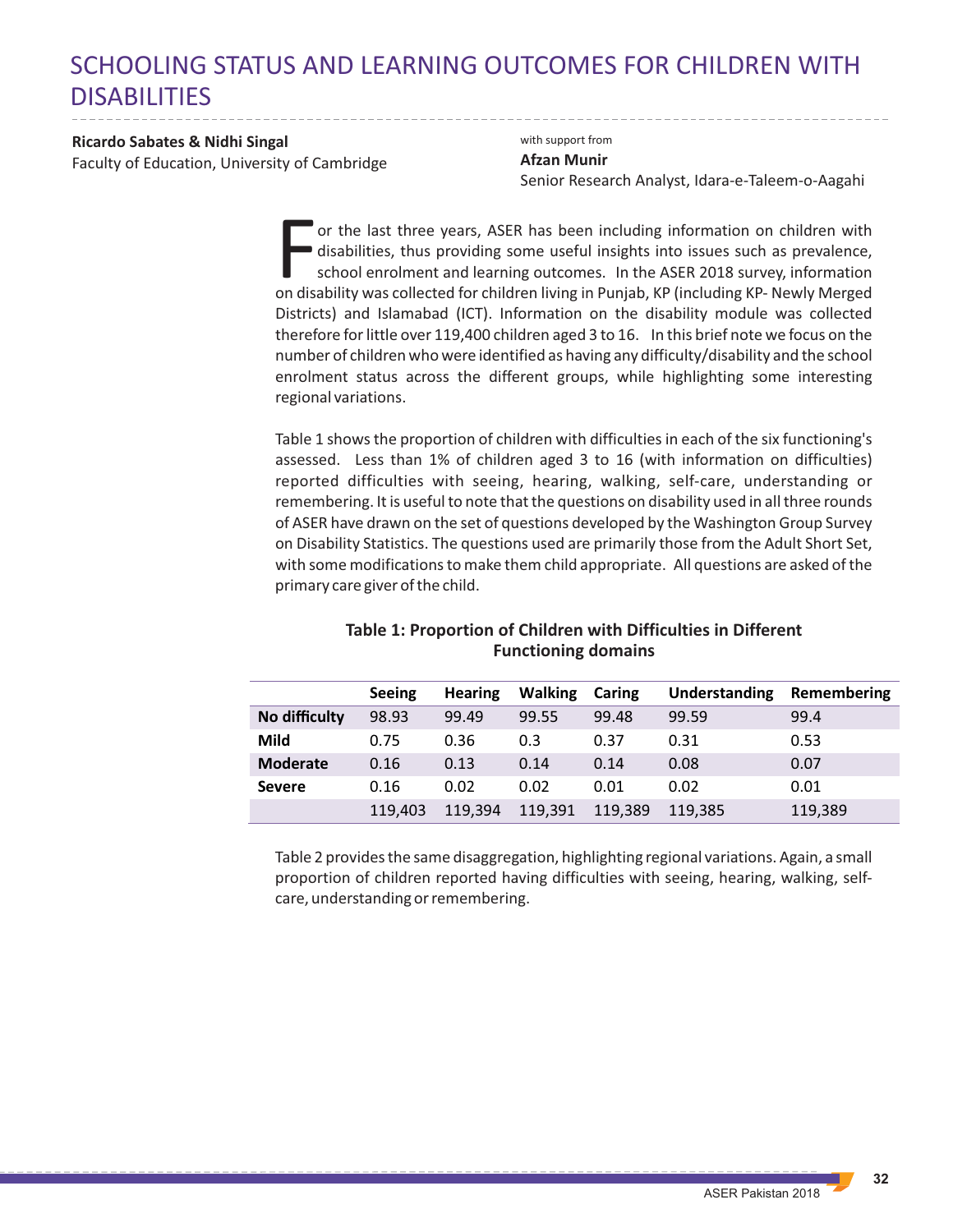| <b>Federally Administrated Tribal Areas</b> |          |          |          |           |                   |             |  |  |
|---------------------------------------------|----------|----------|----------|-----------|-------------------|-------------|--|--|
|                                             | Seeing   | Hearing  | Walking  | Self-care | Understanding     | Remembering |  |  |
|                                             | pct      | pct      | pct      | pct       | pct               | pct         |  |  |
| No Difficulty                               | 98.68865 | 99.34902 | 99.41656 | 99.61904  | 99.67692          | 99.27197    |  |  |
| Mild                                        | 1.089577 | .515961  | .4484305 | .2845156  | .2845019          | .6846343    |  |  |
| Moderate                                    | .1832032 | .1109075 | .1012585 | .0819791  | .0289324          | .0433923    |  |  |
| Severe                                      | .0385691 | .0241103 | .0337528 | .0144669  | .0096441          |             |  |  |
| Total                                       | 100      | 100      | 100      | 100       | 100               | 100         |  |  |
| <b>ISLAMABAD</b>                            |          |          |          |           |                   |             |  |  |
|                                             | pct      | pct      | pct      | pct       | pct               | pct         |  |  |
| No Difficulty                               | 97.27541 | 99.55817 | 99.55817 | 98.96907  | 98.2327           | 98.30633    |  |  |
| Mild                                        | 2.57732  | .4418262 | .3681885 | .5891016  | .736377           | 1.178203    |  |  |
| Moderate                                    | .0736377 |          | .0736377 | .2209131  | .0736377          | .4418262    |  |  |
| Severe                                      | .0736377 |          |          |           | .2209131 .9572901 | .0736377    |  |  |
| Total                                       | 100      | 100      | 100      | 100       | 100               | 100         |  |  |
| Khyber Pakhtunkhwa                          |          |          |          |           |                   |             |  |  |
|                                             | pct      | pct      | pct      | pct       | pct               | pct         |  |  |
| No Difficulty                               | 98.89942 | 99.37065 | 99.29645 | 99.35581  | 99.43474          | 99.26206    |  |  |
| Mild                                        | .8488797 | .3529296 | .3801624 | .3356699  | .3529818          | .6145417    |  |  |
| Moderate                                    | .1900109 | .256676  | .2962305 | .2986474  | .1974724          | .1159978    |  |  |
| Severe                                      | .0616918 | .0197443 | .0271545 | .0098726  | .0148104          | .0074041    |  |  |
| Total                                       | 100      | 100      | 100      | 100       | 100               | 100         |  |  |
| <b>PUNJAB</b>                               |          |          |          |           |                   |             |  |  |
|                                             | pct      | pct      | pct      | pct       | pct               | pct         |  |  |
| No Difficulty                               | 99.06671 | 99.63411 | 99.76847 | 99.52804  | 99.69596          | 99.57042    |  |  |
| Mild                                        | .5161382 | .3093239 | .1855779 | .4189278  | .2898961          | .3942228    |  |  |
| Moderate                                    | .1290345 | .0459567 | .0353482 | .0406554  | .010606           | .0318207    |  |  |
| Severe                                      | .2881182 | .0106054 | .0106045 | .0123734  | .0035353          | .0035356    |  |  |
| Total                                       | 100      | 100      | 100      | 100       | 100               | 100         |  |  |

# **Table 2: Level of difficulty and regional variations**

In Table 3, all information on the different dimensions of difficulties was combined to obtain an indicator for the proportion of children who reported any of the above difficulties, regardless of the severity of the difficulty. The table shows the proportion of children who reported any of these difficulties, regardless of whether it is mild, moderate of severe. Further, the table shows that 4,251 children in the sample reported some form of difficulty, which corresponds to 3.56% of all children aged 3 to 16. By gender a slightly higher percentage of girls reported having any difficulty (3.66%); this is statistically significant at 5% level than for boys (3.43%).

#### **Table 3: Difficulties as reported by Gender**

| <b>Any Difficulty</b> | Male   | Female | <b>Total</b> |
|-----------------------|--------|--------|--------------|
|                       |        |        |              |
| Νo                    | 49,527 | 65,620 | 115,147      |
|                       | 96.57  | 96.34  | 96.44        |
|                       |        |        |              |
| Yes                   | 1,760  | 2,491  | 4,251        |
|                       | 3.43   | 3.66   | 3.56         |
|                       |        |        |              |
| <b>Total</b>          | 51,287 | 68,111 | 119,398      |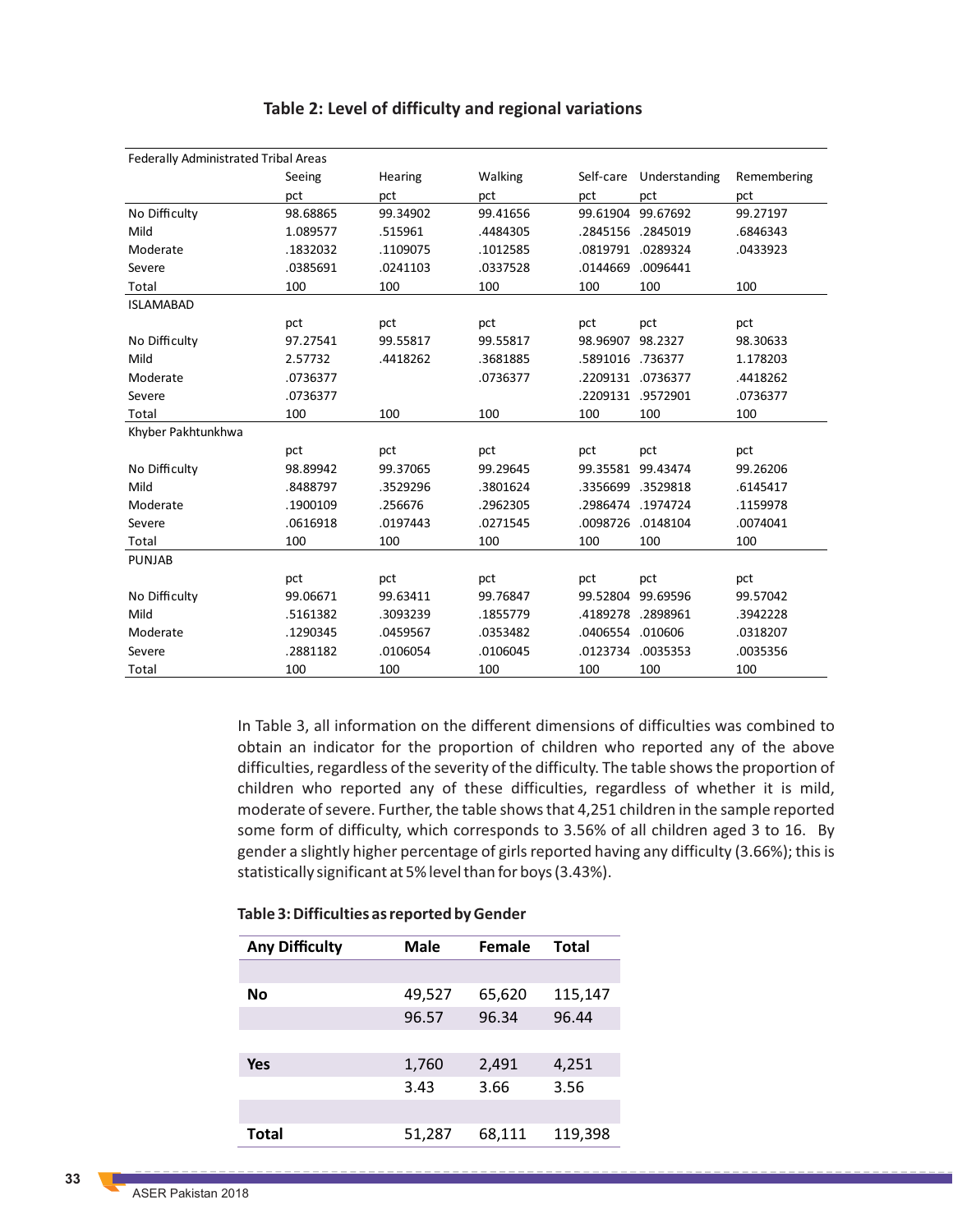Table 4 further disaggregates this data to show the proportion of boys and girls with any difficulty in each of the different Provinces. Here strong regional differences are evident. In Islamabad a higher proportion of children were reported to have difficulties, while the lowest proportion was in Punjab.

|        | <b>Tribal Areas</b> |          | Islamabad |          | <b>KP</b> |          | Punjab |          |
|--------|---------------------|----------|-----------|----------|-----------|----------|--------|----------|
|        | b                   | colpct   | lb        | colpct   | b         | colpct   | b      | colpct   |
| Male   |                     |          |           |          |           |          |        |          |
| No     | 7733                | 96.21749 | 565       | 92.32026 | 16546     | 95.87993 | 24593  | 97.24012 |
| Yes    | 304                 | 3.782506 | 47        | 7.679739 | 711       | 4.120067 | 698    | 2.759875 |
| Total  | 8037                | 100      | 612       | 100      | 17257     | 100      | 25291  | 100      |
| Female |                     |          |           |          |           |          |        |          |
| No     | 12184               | 95.89925 | 683       | 91.55496 | 22202     | 95.4268  | 30436  | 97.3049  |
| Yes    | 521                 | 4.100748 | 63        | 8.44504  | 1064      | 4.573197 | 1843   | 2.695099 |
| Total  | 12705               | 100      | 746       | 100      | 23266     | 100      | 31279  | 100      |
| Total  |                     |          |           |          |           |          |        |          |
| No     | 19917               | 96.02256 | 1248      | 91.89985 | 38748     | 95.61977 | 55029  | 97.27594 |
| Yes    | 825                 | 3.977437 | 110       | 8.100147 | 1775      | 4.380229 | 1541   | 2.724059 |
| Total  | 20742               | 100      | 1358      | 100      | 40523     | 100      | 56570  | 100      |

**Table 4: Data disaggregated by Gender and Region**

By education status, results (Table 5) show that around three-quarters of children are enrolled in school (74.12%), while the rest (21.83%) have never been enrolled and 4.05% have dropped out. For the children with any difficulty, 4.63% have dropped out compared to 4.03% of children who do not have any difficulty. However, a slightly lower proportion of children who have any difficulty have never been enrolled (20.7%) compared to children who do not have any difficulty (21.87%). These differences are statistically significant, in particular with respect to children who have dropped out, those currently enrolled and those never enrolled.

|                           | <b>Any Difficulty</b> |       |         |
|---------------------------|-----------------------|-------|---------|
| <b>Education Status</b>   | <b>No</b>             | Yes   | Total   |
|                           |                       |       |         |
| <b>Never Enrolled</b>     | 25,189                | 880   | 26,069  |
|                           | 21.87                 | 20.7  | 21.83   |
|                           |                       |       |         |
| <b>Dropped Out</b>        | 4,641                 | 197   | 4,838   |
|                           | 4.03                  | 4.63  | 4.05    |
|                           |                       |       |         |
| <b>Currently Enrolled</b> | 85,322                | 3,174 | 88,496  |
|                           | 74.1                  | 74.66 | 74.12   |
|                           |                       |       |         |
| <b>Total</b>              | 115,152               | 4,251 | 119,403 |

### **Table 5: Reported difficulties and Education Status**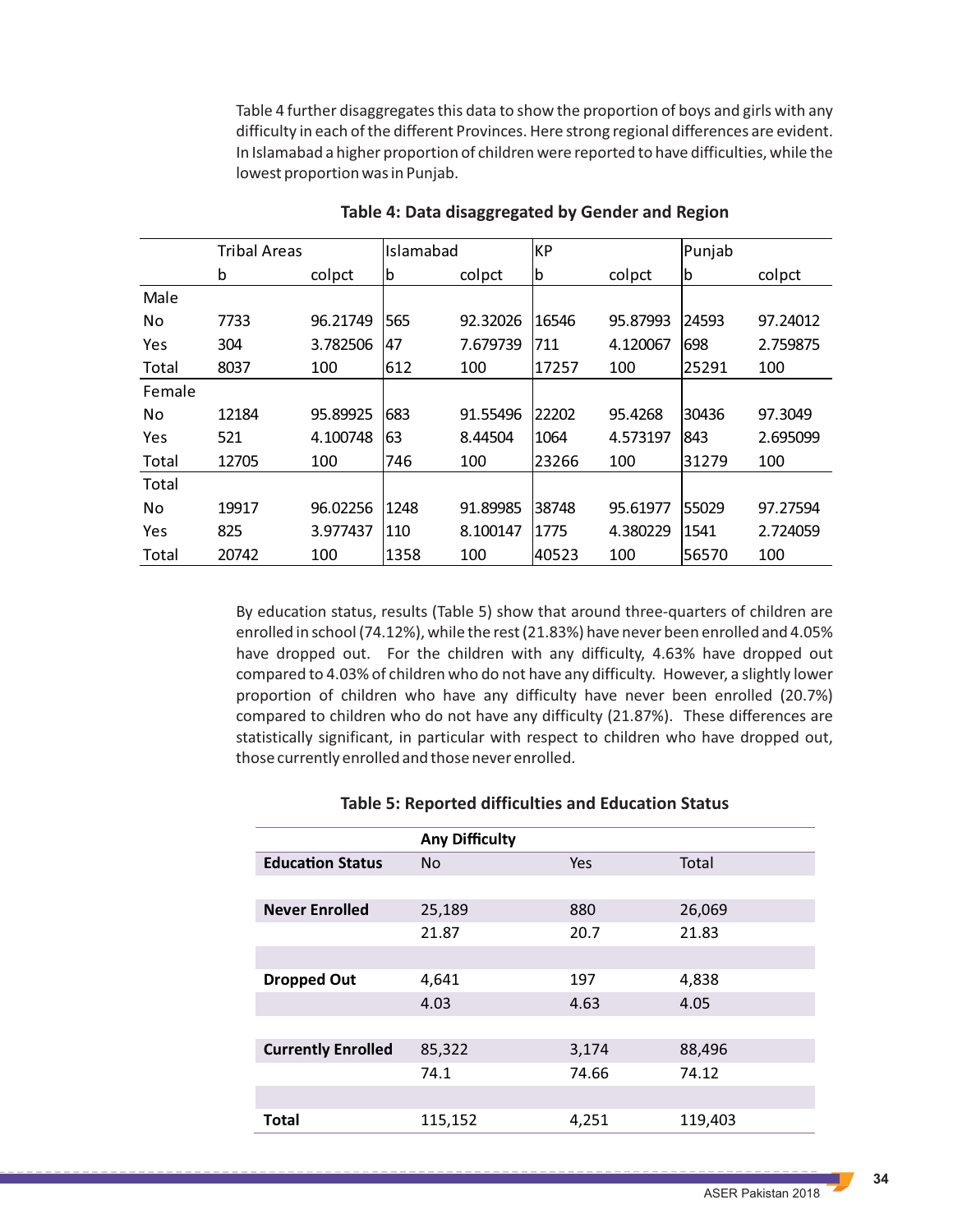Again, with respect to the values above, we find large regional variations, as reported in Table 6. In KP-Newly Merged Districts, for instance, only 57.8% of children without difficulties are currently enrolled, but 68.7% of children with a difficulty are enrolled. In Islamabad, the pattern is the opposite, with 86.4% of children with no difficulties enrolled in school and 64.5% of children with a difficulty not enrolled. For KP and Punjab there are no differences between the proportion of children who are enrolled according to whether they were reported as having any difficulties or not.

|                           | <b>Tribal Areas</b> |          | Islamabad |          | KP    |          | Punjab |          |
|---------------------------|---------------------|----------|-----------|----------|-------|----------|--------|----------|
|                           | b                   | colpct   | lb        | colpct   | b     | colpct   | lb     | colpct   |
| NO Difficulties           |                     |          |           |          |       |          |        |          |
| Never Enrolled            | 7577                | 38.04288 | 135       | 10.81731 | 9335  | 24.09094 | 18088  | 14.69664 |
| Dropped Out               | 822                 | 4.127128 | 34        | 2.724359 | 1459  | 3.765258 | 12315  | 4.206567 |
| <b>Currently Enrolled</b> | 11518               | 57.82999 | 1079      | 86.45833 | 27955 | 72.1438  | 144630 | 81.0968  |
| Total                     | 19917               | 100      | 1248      | 100      | 38749 | 100      | 55033  | 100      |
| A DIFFICULTY              |                     |          |           |          |       |          |        |          |
| Never Enrolled            | 210                 | 25.45455 | 24        | 21.81818 | 442   | 24.90141 | 1204   | 13.23816 |
| Dropped Out               | 48                  | 5.818182 | 15        | 13.63636 | 43    | 2.422535 | 191    | 5.905256 |
| <b>Currently Enrolled</b> | 567                 | 68.72727 | 71        | 64.54545 | 1290  | 72.67606 | 1246   | 80.85659 |
| Total                     | 825                 | 100      | 110       | 100      | 1775  | 100      | 1541   | 100      |
| <b>TOTAL</b>              |                     |          |           |          |       |          |        |          |
| Never Enrolled            | 7787                | 37.54218 | 159       | 11.70839 | 9777  | 24.12644 | 8292   | 14.65691 |
| Dropped Out               | 870                 | 4.194388 | 49        | 3.608247 | 1502  | 3.706446 | 12406  | 4.252837 |
| <b>Currently Enrolled</b> | 12085               | 58.26343 | 1150      | 84.68336 | 29245 | 72.16711 | 45876  | 81.09025 |
| Total                     | 20742               | 100      | 1358      | 100      | 40524 | 100      | 56574  | 100      |

**Table 6. Reported difficulties, education status and regional variation** 

By the severity of the difficulty, we are not just interested if children had any difficulty, but whether this was mild, moderate or severe. In order to get better analytical power, the moderate and severe categories were merged into one. Table 7 shows the proportion of boys and girls with mild difficulties and moderate/severe difficulties. 470 boys (0.92%) and 654 girls (0.96%) were reported as having moderate/severe difficulties interestingly, while the proportion of girls with difficulties continues to be slightly higher, these differences are not statistically significant.

| Table 7: Severity of difficulty and gender distribution |             |        |              |  |  |  |  |  |
|---------------------------------------------------------|-------------|--------|--------------|--|--|--|--|--|
| <b>Severity of Difficulty</b>                           | <b>Male</b> | Female | <b>Total</b> |  |  |  |  |  |
|                                                         |             |        |              |  |  |  |  |  |
| No                                                      | 49,527      | 65,620 | 115,147      |  |  |  |  |  |
|                                                         | 96.57       | 96.34  | 96.44        |  |  |  |  |  |
|                                                         |             |        |              |  |  |  |  |  |
| <b>Mild</b>                                             | 1,290       | 1,837  | 3,127        |  |  |  |  |  |
|                                                         | 2.52        | 2.7    | 2.62         |  |  |  |  |  |
|                                                         |             |        |              |  |  |  |  |  |
| <b>Moderate/Severe</b>                                  | 470         | 654    | 1,124        |  |  |  |  |  |
|                                                         | 0.92        | 0.96   | 0.94         |  |  |  |  |  |
|                                                         |             |        |              |  |  |  |  |  |
| <b>Total</b>                                            | 51,287      | 68,111 | 119,398      |  |  |  |  |  |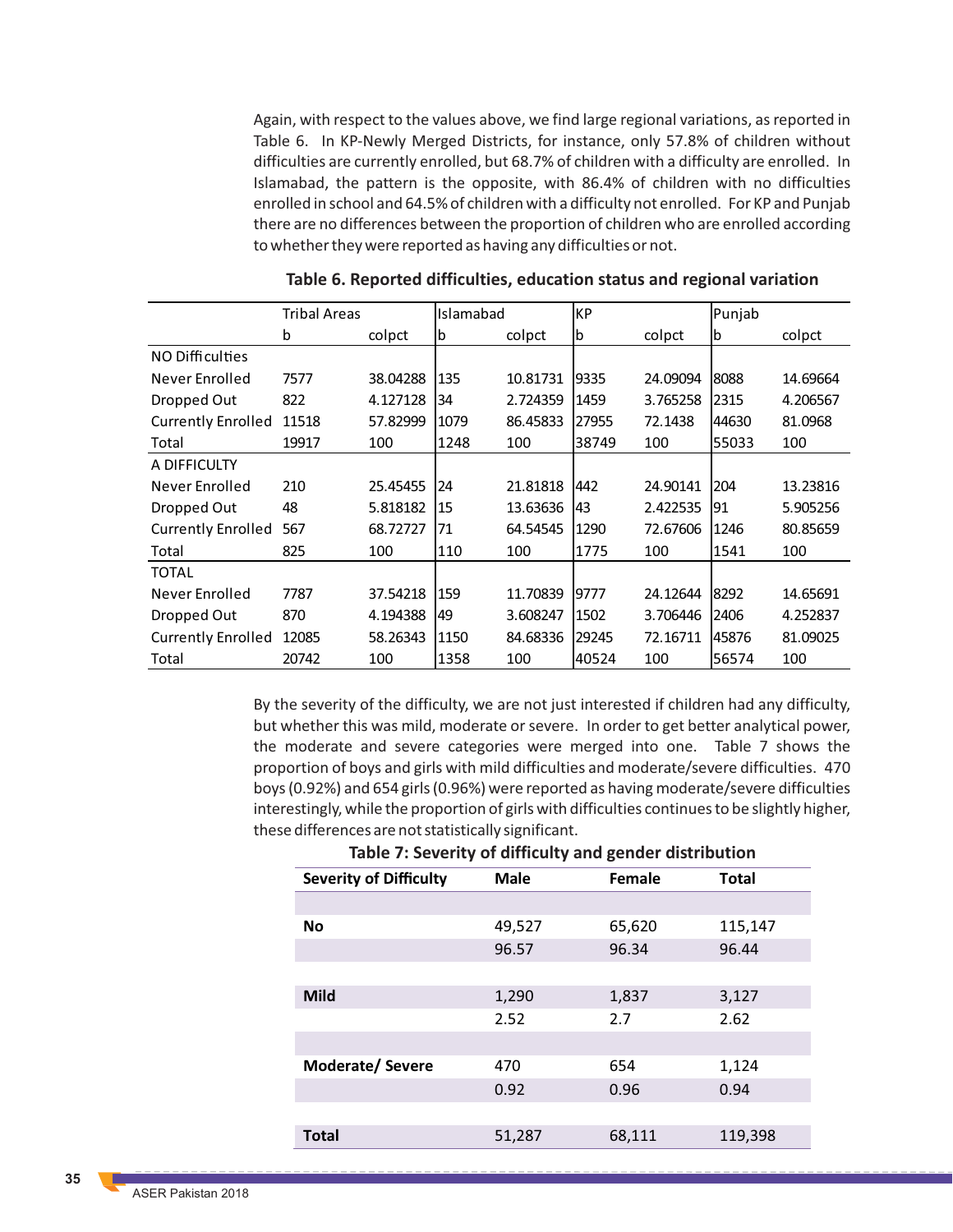Again, previously noted regional patterns are visible (Table 8). Islamabad reported a higher incidence of difficulties for boys and girls than other provinces. Importantly, girls in Islamabad reported higher incidence of moderate to severe difficulties (2.54%) than boys in this region (1.79%), and also in relation to any girls in other regions (1.53% in KP, for example).

|                 | Tribal Areas |          | Islamabad |          | КP          |          | Punjab |          |
|-----------------|--------------|----------|-----------|----------|-------------|----------|--------|----------|
|                 | b            | colpct   | b         | colpct   | $\mathsf b$ | colpct   | b      | colpct   |
| Male            |              |          |           |          |             |          |        |          |
| No              | 7733         | 96.21749 | 565       | 92.32026 | 16546       | 95.87993 | 24593  | 97.24012 |
| Mild            | 252          | 3.135498 | 36        | 5.882353 | 1463        | 2.682969 | 539    | 2.131193 |
| Moderate/Severe | 52           | .6470076 | 11        | 1.797386 | 248         | 1.437098 | 159    | .6286821 |
| Total           | 8037         | 100      | 612       | 100      | 17257       | 100      | 25291  | 100      |
| Female          |              |          |           |          |             |          |        |          |
| No              | 12184        | 95.89925 | 683       | 91.55496 | 22202       | 95.4268  | 30436  | 97.3049  |
| Mild            | 434          | 3.415978 | 44        | 5.898123 | 706         | 3.034471 | 653    | 2.087663 |
| Moderate/Severe | 87           | .6847698 | 19        | 2.546917 | 358         | 1.538726 | 190    | .6074363 |
| Total           | 12705        | 100      | 746       | 100      | 23266       | 100      | 31279  | 100      |
| Total           |              |          |           |          |             |          |        |          |
| No              | 19917        | 96.02256 | 1248      | 91.89985 | 38748       | 95.61977 | 55029  | 97.27594 |
| Mild            | 686          | 3.307299 | 80        | 5.891016 | 1169        | 2.884781 | 1192   | 2.107124 |
| Moderate/Severe | 139          | .6701379 | 30        | 2.209131 | 606         | 1.495447 | 349    | .6169348 |
| Total           | 20742        | 100      | 1358      | 100      | 40523       | 100      | 56570  | 100      |

**Table 8: Severity of difficulty, gender and regional variation**

School enrolment by the severity of difficulty shows that little over one quarter (25.44%) of children with moderate/severe difficulties have never been to school (see Table 9). This compares with 21.87% of children with no difficulties who have never been to school. In terms of dropout, 4.18% of children with moderate/severe difficulties have dropped out, 4.8% of children with mild difficulties have dropped out and 4.03% of children with no difficulties have dropped out. Finally, 70% of children with moderate/severe difficulties are enrolled, in contrast to 76.21% of children with mild difficulties and 74.1 % of children with no difficulties. These differences are statistically significant.

|                           |           | <b>Severity of Difficulty</b> |                     |  |  |  |  |  |
|---------------------------|-----------|-------------------------------|---------------------|--|--|--|--|--|
| <b>Educational Status</b> | <b>No</b> | Mild                          | Moderate/<br>Severe |  |  |  |  |  |
|                           |           |                               |                     |  |  |  |  |  |
| <b>Never Enrolled</b>     | 25,189    | 594                           | 286                 |  |  |  |  |  |
|                           | 21.87     | 19                            | 25.44               |  |  |  |  |  |
|                           |           |                               |                     |  |  |  |  |  |
| <b>Dropped Out</b>        | 4,641     | 150                           | 47                  |  |  |  |  |  |
|                           | 4.03      | 4.8                           | 4.18                |  |  |  |  |  |
|                           |           |                               |                     |  |  |  |  |  |
| <b>Currently Enrolled</b> | 85,322    | 2,383                         | 791                 |  |  |  |  |  |
|                           | 74.1      | 76.21                         | 70.37               |  |  |  |  |  |
|                           |           |                               |                     |  |  |  |  |  |
| Total                     | 115,152   | 3,127                         | 1,124               |  |  |  |  |  |
|                           | 100       | 100                           | 100                 |  |  |  |  |  |

**Table 9: Severity of disability and educational status**